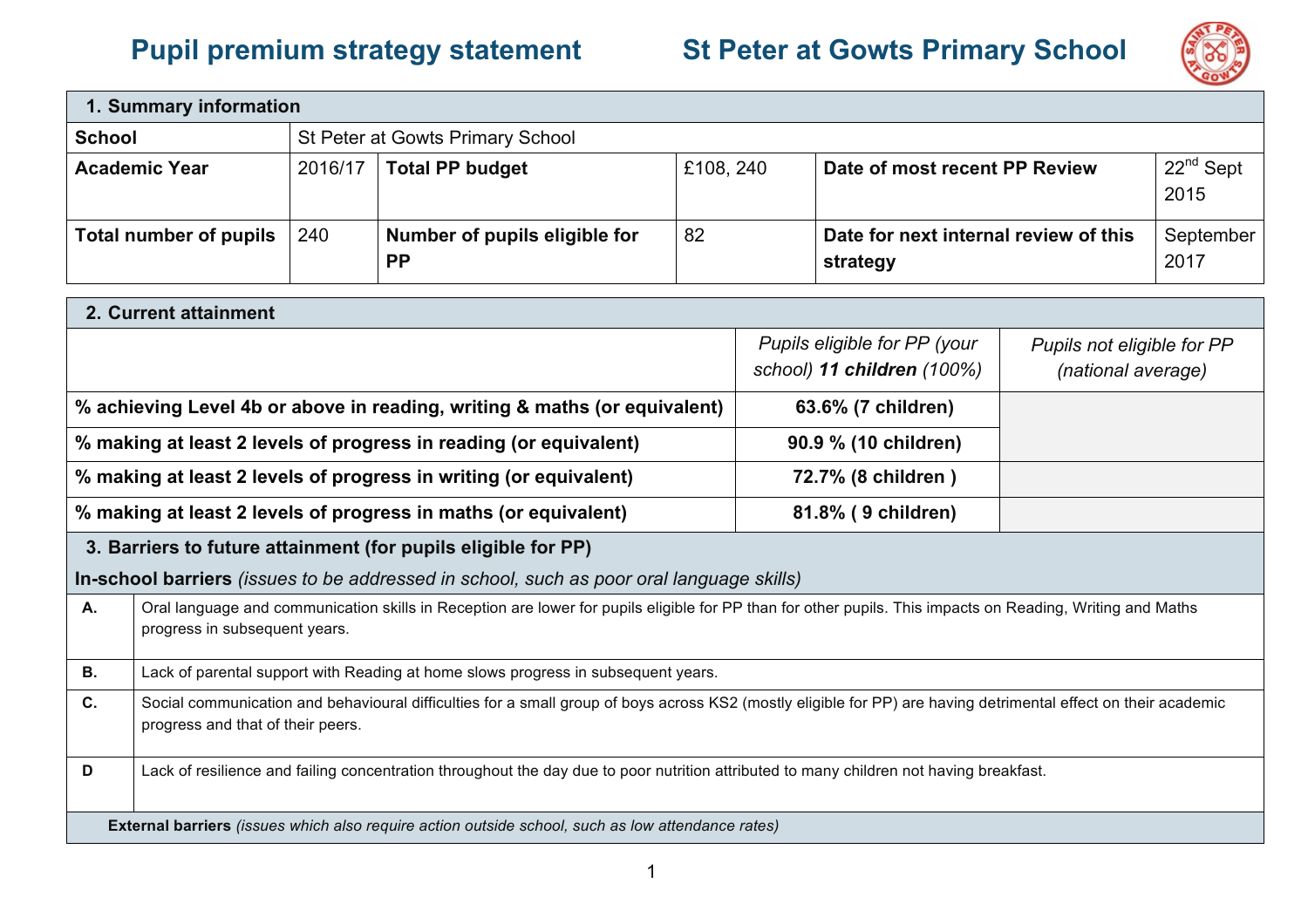| D.        | Lower attendance and punctuality rates for pupils eligible for PP were below that for all children. This reduces their school hours or prevents them accessing the<br>start of lessons to fall behind on average- use of PSA and TAs to ensure no child is left behind. However this is now improving through provision being provided<br>and we need to continue to ensure PP and Non PP children have similar attendance rates. |                                                                                                                                                                                                                                                                            |  |  |  |  |
|-----------|-----------------------------------------------------------------------------------------------------------------------------------------------------------------------------------------------------------------------------------------------------------------------------------------------------------------------------------------------------------------------------------------------------------------------------------|----------------------------------------------------------------------------------------------------------------------------------------------------------------------------------------------------------------------------------------------------------------------------|--|--|--|--|
|           | 4. Desired outcomes (Desired outcomes and how they will be measured)                                                                                                                                                                                                                                                                                                                                                              | <b>Success criteria</b>                                                                                                                                                                                                                                                    |  |  |  |  |
| <b>A.</b> | Improve communication and language skills for pupils eligible for PP in Reception class<br>and into Year 1                                                                                                                                                                                                                                                                                                                        | Pupils' eligible for PP in Reception can make rapid progress by the end<br>of the year, so that all pupils eligible for PP meet age related<br>expectations. This will impact positively on Phonics in Year 1.                                                             |  |  |  |  |
| <b>B.</b> | Higher rates of progress across all key stages for pupils eligible for PP including a<br>higher percentage of PP children achieving at greater depth.                                                                                                                                                                                                                                                                             | Pupils eligible for PP name accelerated progress as 'other' pupils<br>identified, across Key Stage 2 in Reading, Writing and Maths                                                                                                                                         |  |  |  |  |
| C.        | Social, emotional, communication and behavioural difficulties of boys in KS2<br>addressed.                                                                                                                                                                                                                                                                                                                                        | Fewer behaviour incidents recorded in Safe and Well books, reduced<br>number of red cards. Pupils perform in line with peers.                                                                                                                                              |  |  |  |  |
| D.        | Parents of children eligible for PP engage with their children's learning and<br>encourage/support the high aspirations of the school.                                                                                                                                                                                                                                                                                            | Parents of pupils eligible for PP to meetings, homework workshops,<br>adult learning sessions to support their child.                                                                                                                                                      |  |  |  |  |
| Е.        | Increase resilience of children in receipt of PP.                                                                                                                                                                                                                                                                                                                                                                                 | Pupils eligible for PP make accelerated progress across Key Stages in<br>Reading, Writing and Maths through focussed intervention programmes<br>led by trained TAs every afternoons and a designated PP teacher 3 days<br>weekly.                                          |  |  |  |  |
| F.        | Improved learning opportunities and enhancement of their education                                                                                                                                                                                                                                                                                                                                                                | Pupils eligible for PP are able to use new technology, specific areas for<br>learning and follow a number of highly innovative programmes to assist<br>and further their learning.                                                                                         |  |  |  |  |
| G.        | Pupils in receipt of PP understand the impact a education has on career choices and<br>can fully access all opportunities                                                                                                                                                                                                                                                                                                         | Children in receipt of PP funding can discuss their aspirational career<br>path and the journey through education to achieve this. They are<br>provided with same opportunities to enrich their education through<br>funding of school trips; breakfast club subsides etc. |  |  |  |  |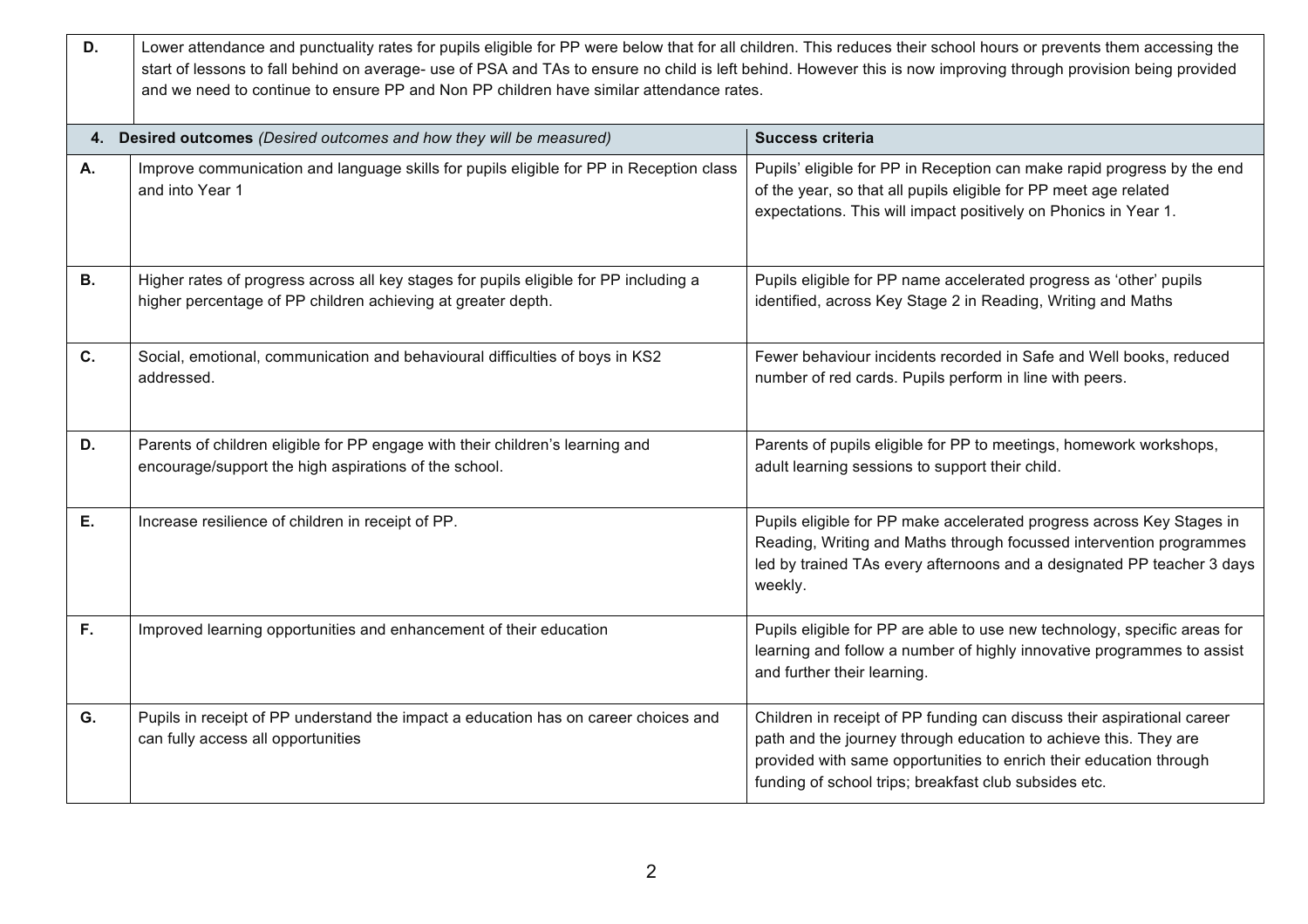| Η. | Continued attendance and increased punctuality rates for eligible for PP.                                               | Reduce the number of persistent absentees/lateness among pupils<br>eligible for PP to 5% or below. Continue to improve attendance for<br>children.                                                                                                  |
|----|-------------------------------------------------------------------------------------------------------------------------|-----------------------------------------------------------------------------------------------------------------------------------------------------------------------------------------------------------------------------------------------------|
|    | All children are well fed and feel prepared for the day ahead. Have the 'brain power'<br>and sustainability to succeed. | Children in receipt of PP are provided with a reduced rate or fully<br>subsided breakfast club provision every morning. All children in KS2<br>receive a fruit snack throughout the morning, in order to provide them<br>with nutrition and energy. |

| 5. Planned expenditure                                                                                                                                                                                                                                         |                                                                                                                                       |                                                                                                                                                                                                                                                                                                                                                                                                                                                                                                                                                                      |                                                                                                                                                                                                                                                                                     |                   |                                         |
|----------------------------------------------------------------------------------------------------------------------------------------------------------------------------------------------------------------------------------------------------------------|---------------------------------------------------------------------------------------------------------------------------------------|----------------------------------------------------------------------------------------------------------------------------------------------------------------------------------------------------------------------------------------------------------------------------------------------------------------------------------------------------------------------------------------------------------------------------------------------------------------------------------------------------------------------------------------------------------------------|-------------------------------------------------------------------------------------------------------------------------------------------------------------------------------------------------------------------------------------------------------------------------------------|-------------------|-----------------------------------------|
| Academic year                                                                                                                                                                                                                                                  | 2016-17                                                                                                                               |                                                                                                                                                                                                                                                                                                                                                                                                                                                                                                                                                                      |                                                                                                                                                                                                                                                                                     |                   |                                         |
| whole school strategies                                                                                                                                                                                                                                        |                                                                                                                                       | The three headings below enable schools to demonstrate how they are using the Pupil Premium to improve classroom pedagogy, provide targeted support and support                                                                                                                                                                                                                                                                                                                                                                                                      |                                                                                                                                                                                                                                                                                     |                   |                                         |
| <b>Quality of teaching for all</b>                                                                                                                                                                                                                             |                                                                                                                                       |                                                                                                                                                                                                                                                                                                                                                                                                                                                                                                                                                                      |                                                                                                                                                                                                                                                                                     |                   |                                         |
| <b>Desired outcome</b>                                                                                                                                                                                                                                         | Chosen action /<br>approach                                                                                                           | What is the evidence and rationale<br>for this choice?                                                                                                                                                                                                                                                                                                                                                                                                                                                                                                               | How will you ensure it is<br>implemented well?                                                                                                                                                                                                                                      | <b>Staff lead</b> | When will you review<br>implementation? |
| Higher rates of<br>progress across all<br>key stages for pupils<br>eligible for PP<br>including a higher<br>percentage of PP<br>children achieving at<br>greater depth. Social,<br>emotional and<br>communication<br>difficulties of boys in<br>KS2 addressed. | Subsidy for whole<br>school aspiration and<br>enrichment activities<br>ensuring all children<br>are exposed to a<br>broad curriculum. | We want to invest some of the PP in<br>longer-term change, which will help<br>all pupils. Many different evidence<br>sources, e.g. EEF Toolkit suggest<br>high quality feedback is an effective<br>way to improve attainment, and it is<br>suitable as an approach that we can<br>embed across the school. We want<br>to combine this additional provision<br>with some 'aspiration' interventions<br>such as talks from successful former<br>pupil inspirational/motivational<br>speakers. High quality support and<br>interventions tailored to specific<br>needs. | Course selected using evidence<br>of effectiveness and training<br>Monitor deployment and effective<br>ness of Interventions through data<br>tracking of PP children.<br>Comparisons to school and<br>National data.<br>Lessons from training embedded<br>in school feedback policy | LW/MP             | Autumn                                  |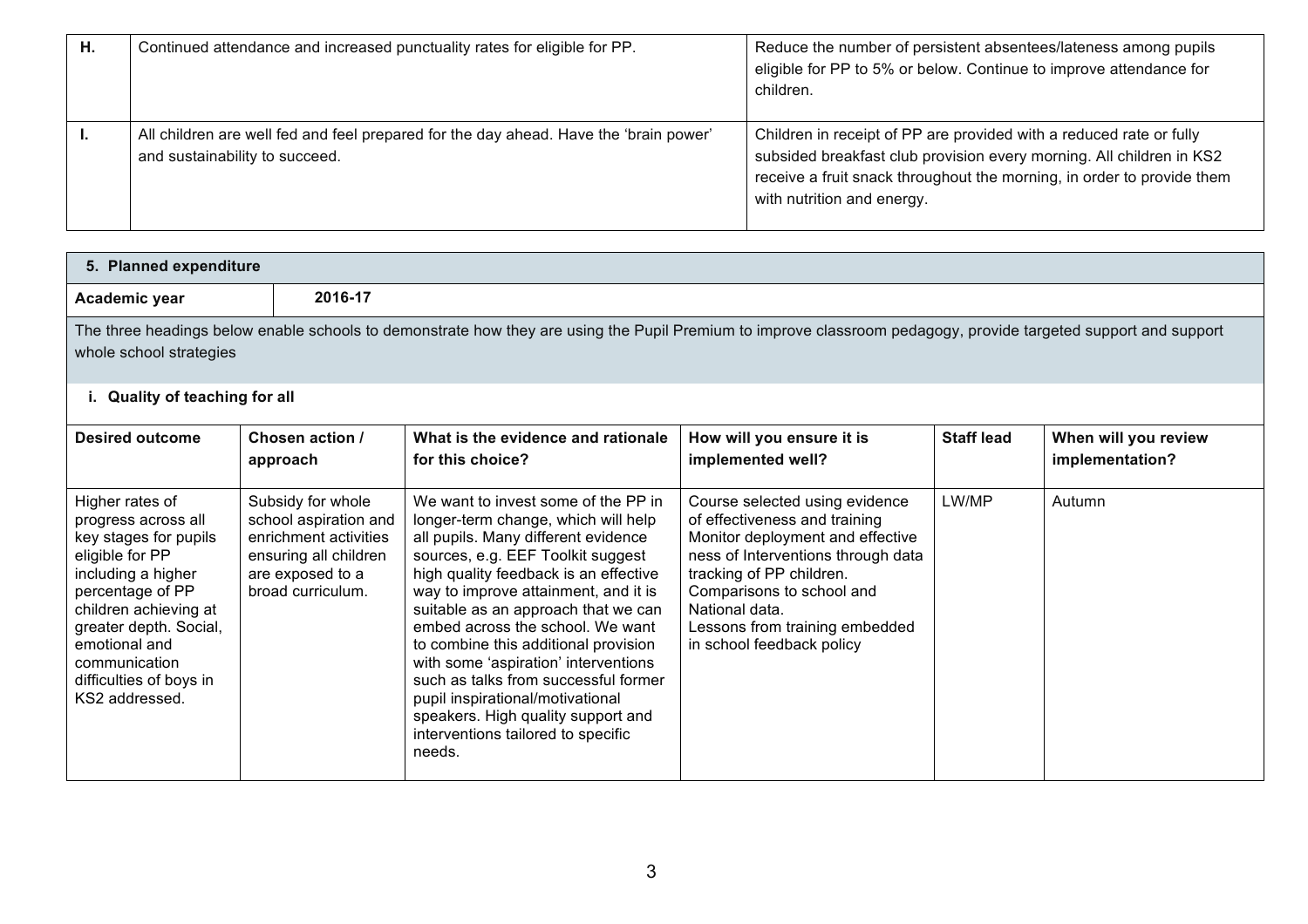| Increase resilience of<br>children in receipt of<br>PP                                                                              | Subsidy for Trips and<br>residential Activities<br>week, to ensure all<br>children have access<br>to similar learning<br>activities as peers                                                                              | Team work builds resilience, which<br>is a transferrable skill. EFF toolkit<br>suggests that outdoor education had<br>a positive impact on improving<br>outcomes. This will be combined with<br>work on Growth mind-set                                 | Year plan for trips to ensure they<br>build on and embed the breadth<br>and depth of the curriculum<br>experience and providing the<br>children with a wider general<br>knowledge-enrichment<br>opportunities     | MC/CH     | Autumn |
|-------------------------------------------------------------------------------------------------------------------------------------|---------------------------------------------------------------------------------------------------------------------------------------------------------------------------------------------------------------------------|---------------------------------------------------------------------------------------------------------------------------------------------------------------------------------------------------------------------------------------------------------|-------------------------------------------------------------------------------------------------------------------------------------------------------------------------------------------------------------------|-----------|--------|
| Social, emotional and<br>communication<br>difficulties of boys in<br>KS2 addressed.                                                 | Explicit teaching of<br>cultures linking to<br>schools promotion of<br><b>British values</b><br>(tolerance and<br>respect for different<br>cultures and views),<br>via outside external<br>professionals                  | We want to ensure that PP pupils<br>can achieve high attainment as well<br>as simply 'meeting expected<br>standards'. Use of Pupil Premium<br>teacher to support and further<br>improve progress and attainment of<br>PP children, specifically HA.     | Trained teacher in Higher<br>attaining children will monitor<br>outcomes. Teacher will set targets<br>and work alongside class<br>teachers to ensure quality and<br>continuity of provision throughout<br>school. | LW/MP     | Autumn |
| Improve<br>communication and<br>language skills for<br>pupil eligible for PP in<br>Reception class and<br>into Year 1               | Use of TA to work<br>with Reception<br>children providing<br>them with<br>opportunities to read,<br>book talk and share<br>ideas about books.                                                                             | Some of the students need targeted<br>support to catch up. Use of TA-1<br>hour daily to support children and<br>improve their language acquisition<br>skills- thus having a positive impact<br>on their learning                                        | Reflective in EYFS data and also<br>will be shown in later years as<br>part of the Year 1 Phonics<br>Screening.                                                                                                   | EB/EC/LG  | Autumn |
| All children are well<br>fed and feel prepared<br>for the day ahead.<br>Have the 'brain power'<br>and sustainability to<br>succeed. | Provision of fruit for<br>all children in KS1<br>and KS2, All<br>PP children receive<br>milk at Break time<br>throughout school<br><b>Breakfast club</b><br>subsides provided for<br>PP children on arrival<br>to school. | Children will be more focussed and<br>ready to learn, as they will have been<br>given food and nutrition. All PP<br>children are provided with fruit and<br>partially or fully funded opportunities<br>to attend Breakfast and/or after<br>school club. | Improved concentration based on<br>research stems from good<br>nutrition and having breakfast and<br>healthy snacks throughout the<br>day<br>Increased concentration and<br>improved learning behaviours.         | <b>MC</b> | Autumn |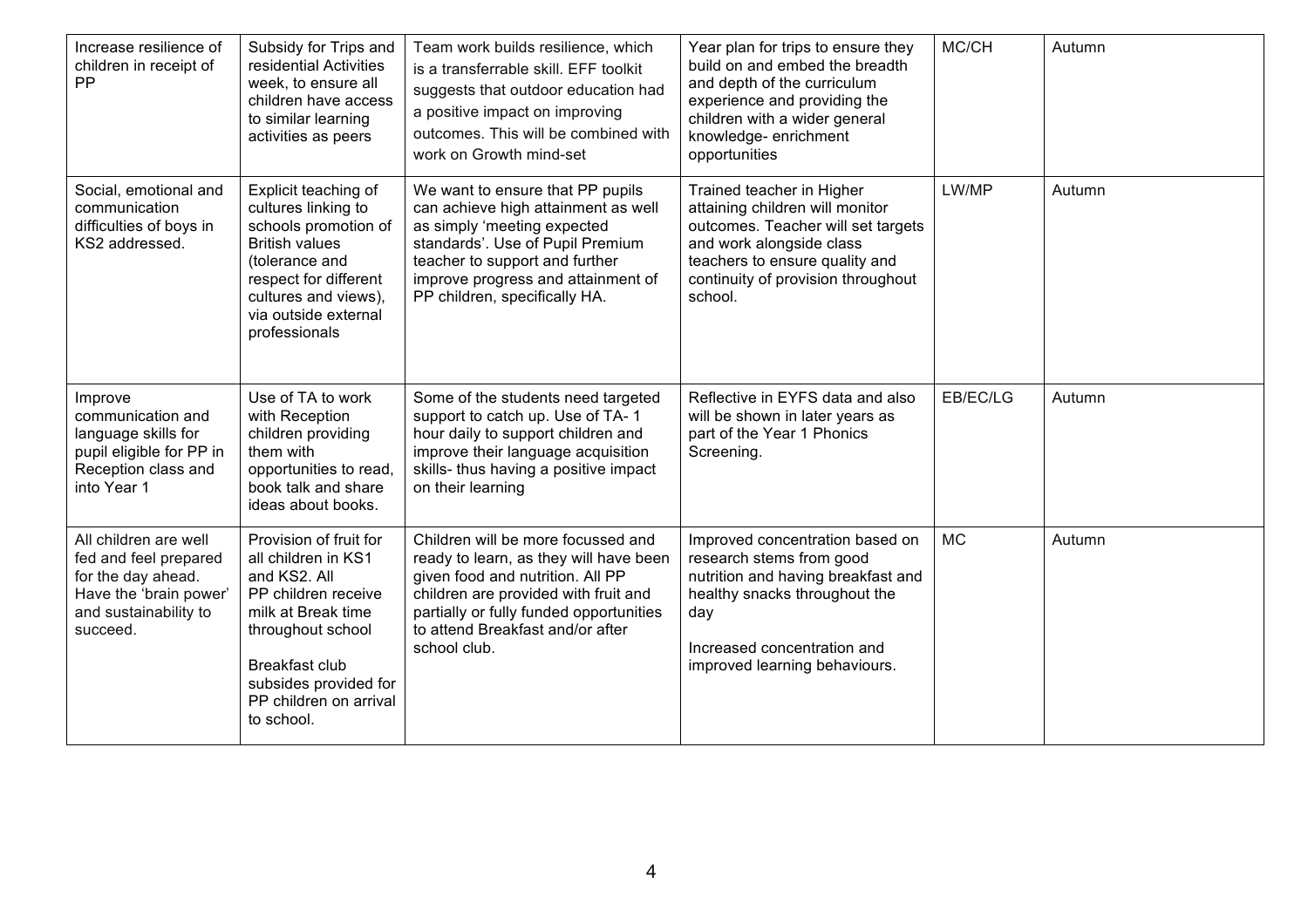| Increase resilience of<br>children in receipt of<br><b>PP</b><br>Increase attainment<br>and progress of PP<br>children throughout<br>the school.                                                                                                              | Employment of a<br>fully qualified teacher<br>for 3 days a week for<br>KS2 and 1 day a<br>week for KS1 PP<br>children to provide<br>quality first teaching<br>for the Pupil<br>Premium group in<br>order to help children<br>to make accelerated<br>progress and to meet<br>or exceed national<br>attainment<br>expectations | The EEF Toolkit suggests that<br>targeted interventions matched to<br>specific students with particular<br>needs or behavioural issues can be<br>effective, especially for older pupils.                                                                                                                                                                                                                                                                 | Data meetings and cross<br>referencing of planning and target<br>setting.<br>PPMs with focus on PP children<br>and their Literacy and Maths<br>targets<br>Progress data reflects targeted<br>and focussed intervention.                                                                              | <b>MP</b><br>LW<br><b>CH</b> | Termly                                  |
|---------------------------------------------------------------------------------------------------------------------------------------------------------------------------------------------------------------------------------------------------------------|------------------------------------------------------------------------------------------------------------------------------------------------------------------------------------------------------------------------------------------------------------------------------------------------------------------------------|----------------------------------------------------------------------------------------------------------------------------------------------------------------------------------------------------------------------------------------------------------------------------------------------------------------------------------------------------------------------------------------------------------------------------------------------------------|------------------------------------------------------------------------------------------------------------------------------------------------------------------------------------------------------------------------------------------------------------------------------------------------------|------------------------------|-----------------------------------------|
| Higher rates of<br>progress across all<br>key stages for pupils<br>eligible for PP<br>including a higher<br>percentage of PP<br>children achieving at<br>greater depth<br>Social, emotional and<br>communication<br>difficulties of boys in<br>KS2 addressed. | Subsidy for whole<br>school aspiration and<br>enrichment activities<br>ensuring all children<br>are exposed to a<br>broad curriculum.                                                                                                                                                                                        | Pupils eligible for PP are making<br>less progress than other pupils<br>across Key Stage 2 in writing. We<br>want to ensure that PP pupils can<br>achieve high attainment as well as<br>simply 'meeting expected<br>standards'. We want to provide PP<br>pupils with high quality opportunities<br>that will inspire and encourage<br>quality writing across the school.<br>Access to a range of technology and<br>initiative to enhance pupil progress. | Trained teacher in Higher<br>attaining children will monitor<br>outcomes New T&L policy<br>covering higher than expected<br>Greater attendance and<br>opportunities by PP children to<br>engage in enrichment<br>opportunities to further develop<br>them educationally socially and<br>emotionally. | LW<br><b>MC</b>              | Autumn                                  |
| <b>Total budgeted cost- Quality Teaching for all</b>                                                                                                                                                                                                          |                                                                                                                                                                                                                                                                                                                              |                                                                                                                                                                                                                                                                                                                                                                                                                                                          |                                                                                                                                                                                                                                                                                                      |                              | £67,404                                 |
| ii. Targeted support                                                                                                                                                                                                                                          |                                                                                                                                                                                                                                                                                                                              |                                                                                                                                                                                                                                                                                                                                                                                                                                                          |                                                                                                                                                                                                                                                                                                      |                              |                                         |
| <b>Desired outcome</b>                                                                                                                                                                                                                                        | <b>Chosen action /</b><br>approach                                                                                                                                                                                                                                                                                           | What is the evidence and<br>rationale for this choice?                                                                                                                                                                                                                                                                                                                                                                                                   | How will you ensure it is<br>implemented well?                                                                                                                                                                                                                                                       | <b>Staff lead</b>            | When will you review<br>implementation? |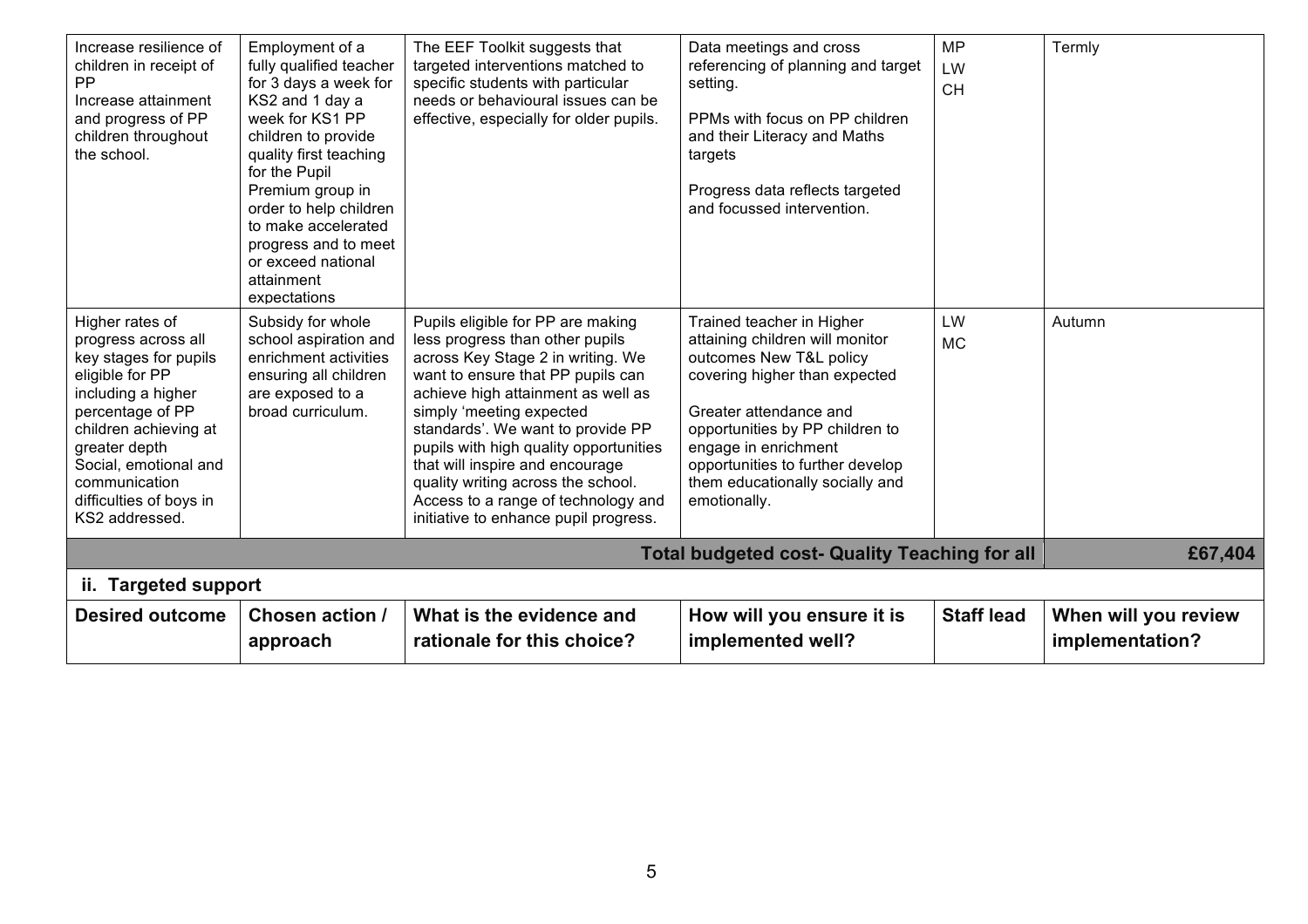| Higher rates of<br>progress across all<br>key stages for pupils<br>eligible for PP<br>including a higher<br>percentage of PP<br>children achieving at<br>greater depth.                                                                    | Employment of a part<br>time teacher to<br>enable small group<br>and focus teaching to<br>take place across Y6<br>in order to help<br>children to make<br>accelerated progress<br>and to meet or<br>exceed national<br>attainment<br>expectations.                                                      | Pupils eligible for PP are making less<br>progress than other pupils across<br>Key Stage 2. We want to ensure that<br>PP pupils can achieve high<br>attainment as well as simply 'meeting<br>expected standards'. Small group<br>teaching enables teachers to give<br>pupils high quality feedback. This<br>approach has worked well in<br>previous years and is supported by<br>EEF Toolkit, which suggest high<br>quality feedback is an effective way<br>to improve attainment, and it is<br>suitable as an approach that can<br>embed across the school. | Monitor teaching, learning and<br>planning.<br><b>Pupil Progress meetings</b><br>Pupil outcomes | Key<br>Stage<br>Leader<br>LW<br><b>MP</b>   | Autumn                                                                                  |
|--------------------------------------------------------------------------------------------------------------------------------------------------------------------------------------------------------------------------------------------|---------------------------------------------------------------------------------------------------------------------------------------------------------------------------------------------------------------------------------------------------------------------------------------------------------|--------------------------------------------------------------------------------------------------------------------------------------------------------------------------------------------------------------------------------------------------------------------------------------------------------------------------------------------------------------------------------------------------------------------------------------------------------------------------------------------------------------------------------------------------------------|-------------------------------------------------------------------------------------------------|---------------------------------------------|-----------------------------------------------------------------------------------------|
| Improve<br>communication and<br>language skills for<br>pupils eligible for PP<br>in Reception class and<br>into Year 1                                                                                                                     | Employments of a<br>TA to undertake<br>catch up reading<br>every day with<br>children to accelerate<br>progress and meet or<br>exceed national<br>attainment                                                                                                                                            | Some of the students need targeted<br>support to catch up. Use of RWI<br>phonics and reading programme to<br>improve fluency and speed of<br>children's reading.<br>Access to a range of technology and<br>initiative to enhance pupil progress.                                                                                                                                                                                                                                                                                                             | Monitor teaching, learning and<br>planning.<br><b>Pupil Progress meetings</b><br>Pupil outcomes | LW<br>Key Stage<br>leaders                  | Termly- review of groups of<br>children and which<br>intervention they are<br>accessing |
| Higher rates of<br>progress across all<br>key stages for pupils<br>eligible for PP<br>including a higher<br>percentage of PP<br>children achieving at<br>greater depth.<br>Improved learning<br>opportunities of pupils<br>eligible for PP | Employment of an<br>experienced,<br>qualified teacher and<br>implementation of<br>highly effective<br>intervention<br>programs for<br>Reading, Writing and<br>Maths. Employment<br>and training of TAs in<br>all year groups in the<br>afternoons to deliver<br>high quality, targeted<br>intervention. | Pupils eligible for PP make<br>accelerated progress across Key<br>Stages in Reading, Writing and<br>Maths through focussed intervention<br>programmes led by trained TAs<br>every afternoons and a designated<br>PP teacher 3 days weekly.<br>Children need to have regular<br>opportunities to ' fill the gaps' or<br>indeed offer more challenge based<br>on targeted intervention programs                                                                                                                                                                | Monitoring<br>Lesson observations<br><b>Pupil Progress meetings</b><br><b>Pupil Outcomes</b>    | LW/MP<br><b>SLT</b><br>Key Stage<br>Leaders | Termly                                                                                  |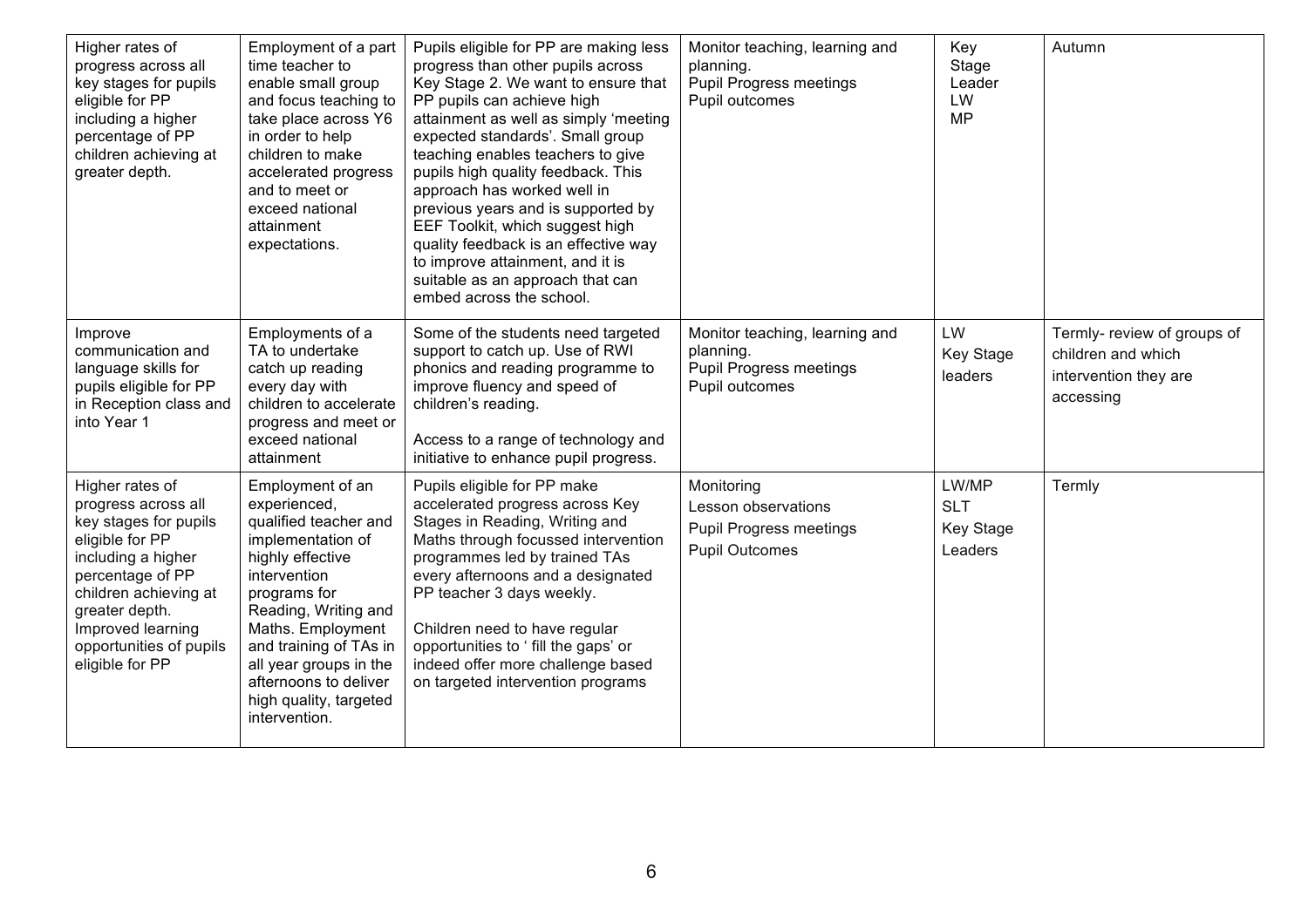| Higher rates of<br>progress across all<br>key stages for pupils<br>eligible for PP<br>including a higher<br>percentage of PP<br>children achieving at<br>greater depth. | Employment of a part<br>time teacher (1 day<br>a week) to enable<br>small groups<br>teaching in Year 2 in<br>order to help children<br>to make accelerated<br>progress and to meet<br>or exceed national<br>attainment<br>expectations. | Pupils eligible for PP are making less<br>progress than other pupils across at<br>higher levels across KS1. We want to<br>ensure that PP pupils can achieve<br>high attainment as well as simply<br>'meeting expected standards'. Small<br>group teaching enables teachers to<br>give pupils high quality feedback.<br>This approach has worked well in<br>previous years and is supported by<br>EEF Toolkit, which suggest high<br>quality feedback is an effective way<br>to improve attainment, and it is | Monitor teaching, learning and<br>planning.<br>Pupil conference<br>Pupil outcomes                                                         | <b>SLT</b><br>LW/MP | Termly.              |
|-------------------------------------------------------------------------------------------------------------------------------------------------------------------------|-----------------------------------------------------------------------------------------------------------------------------------------------------------------------------------------------------------------------------------------|--------------------------------------------------------------------------------------------------------------------------------------------------------------------------------------------------------------------------------------------------------------------------------------------------------------------------------------------------------------------------------------------------------------------------------------------------------------------------------------------------------------|-------------------------------------------------------------------------------------------------------------------------------------------|---------------------|----------------------|
| Improve<br>communication and<br>language skills for<br>pupils eligible for PP<br>in Reception class and<br>into Year 1                                                  | Employment of<br>additional teaching<br>assistant in YR class<br>to enable smaller<br>group and focus<br>teaching                                                                                                                       | Pupils eligible for PP start school with<br>lower communication and language<br>skills than their peers. Early literacy<br>and reading interventions help close<br>this gap to ensure PP children enter<br>KS1 in line with their peers EEF<br>Toolkit which suggest that Early<br>Years strategies are an effective way<br>to improve attainment                                                                                                                                                            | Ensure all TAs are trained in<br>effective EY practice<br>Observations<br>Pupil outcomes                                                  | <b>LC</b><br>EB     | Termly               |
|                                                                                                                                                                         |                                                                                                                                                                                                                                         |                                                                                                                                                                                                                                                                                                                                                                                                                                                                                                              | <b>Total budgeted cost- Targeted support</b>                                                                                              |                     | £36,025              |
| iii. Other approaches                                                                                                                                                   |                                                                                                                                                                                                                                         |                                                                                                                                                                                                                                                                                                                                                                                                                                                                                                              |                                                                                                                                           |                     |                      |
| <b>Desired outcome</b>                                                                                                                                                  | Chosen action /                                                                                                                                                                                                                         | What is the evidence and                                                                                                                                                                                                                                                                                                                                                                                                                                                                                     | How will you ensure it is                                                                                                                 | <b>Staff lead</b>   | When will you review |
|                                                                                                                                                                         | approach                                                                                                                                                                                                                                | rationale for this choice?                                                                                                                                                                                                                                                                                                                                                                                                                                                                                   | implemented well?                                                                                                                         |                     | implementation?      |
| Higher rates of<br>progress across all<br>key stages for pupils<br>eligible for PP<br>including a higher<br>percentage of PP<br>children achieving at<br>greater depth. | Use of teachers (2<br>days a week) to<br>provide small group<br>teaching to across<br>Y6 and Yea 2focus<br>on high level think<br>skills.                                                                                               | We want to provide extra support to<br>maintain high attainment. Small<br>group interventions with highly<br>qualified staff have been shown to be<br>effective, as discussed in reliable<br>evidence sources such as EEF<br>Toolkit.                                                                                                                                                                                                                                                                        | Ensure teachers are aware of<br>strategies in developing depth<br>and breadth across the<br>curriculum,<br>Observations<br>Pupil outcomes | SG<br>LW            | Spring and Summer    |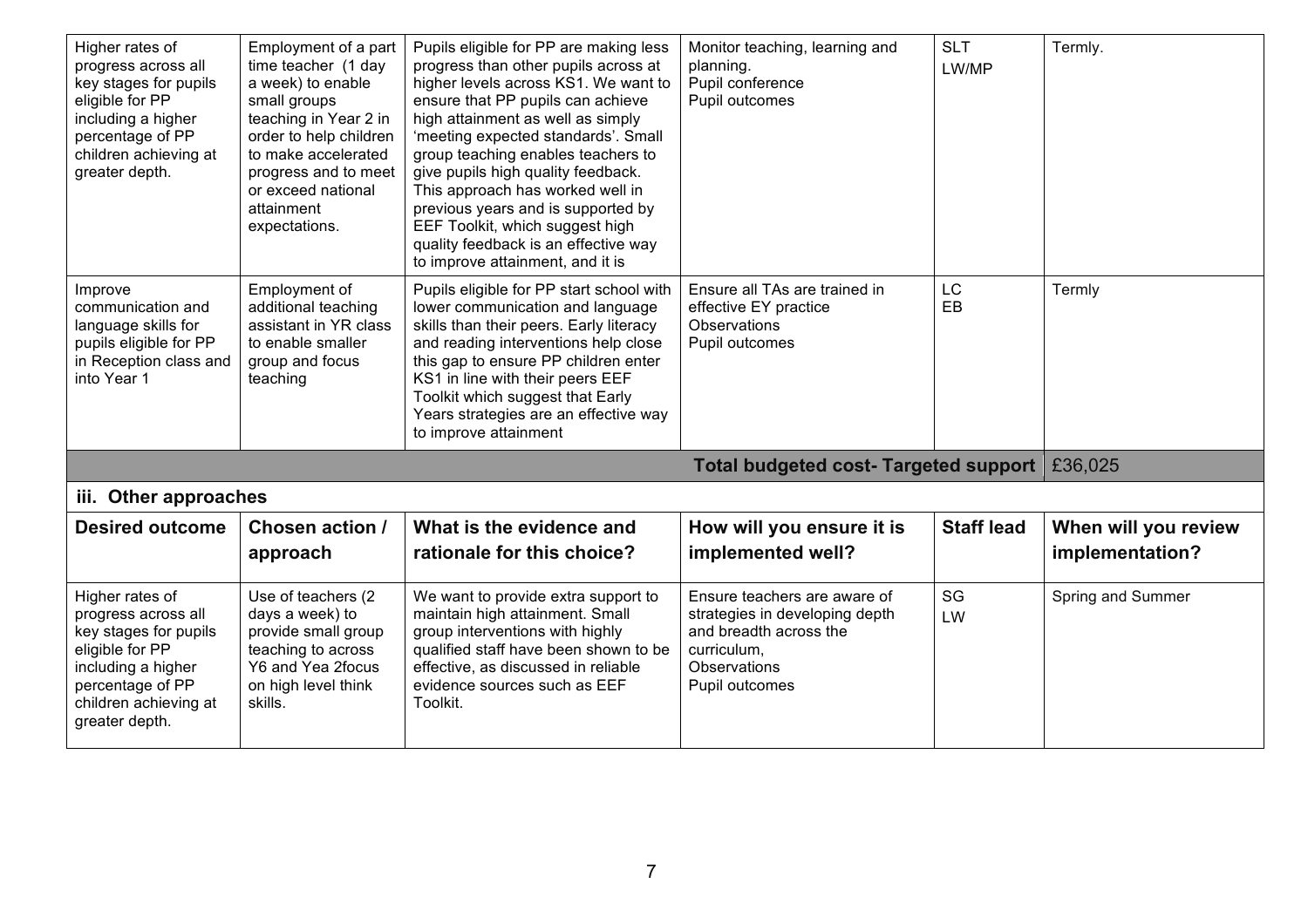| Increased attendance<br>and punctuality rates<br>for pupils eligible for<br>PP.                                                            | Employment of<br>Parent Support<br>Advisor to monitor<br>and improve<br>attendance and<br>punctuality rates.    | Continue to improve and maintain the<br>punctuality and attendance of<br>children, ensuring they have access<br>to all support networks available and<br>are aware of any help available to<br>them.                                                         | <b>Attendance Monitoring</b><br>Safe and Well Meetings.                                                                         | <b>SR</b><br><b>CH</b><br>Governor | Termly review |
|--------------------------------------------------------------------------------------------------------------------------------------------|-----------------------------------------------------------------------------------------------------------------|--------------------------------------------------------------------------------------------------------------------------------------------------------------------------------------------------------------------------------------------------------------|---------------------------------------------------------------------------------------------------------------------------------|------------------------------------|---------------|
| Increase resilience of<br>children in receipt of<br>PP.<br>Increase attainment<br>and progress of PP<br>children throughout<br>the school. | Access to Casy<br>Counselling (3<br>children per week)<br>and Shades<br>Energise lift<br>mentoring<br>programme | Additional support for our most<br>vunerable PP children so that they<br>not only make progress but also have<br>opportunities' to develop emotionally.<br>Improved social skills, confidence<br>and attitude to learning. Behaviour<br>support intervention | Casy sessions allowance<br>subscribed fully.<br>Shade and Energise sessions<br>reviewed and monitored.<br>Safe and Well Meeting | EB<br><b>SR</b>                    | Termly review |
|                                                                                                                                            | £ 28,606                                                                                                        |                                                                                                                                                                                                                                                              |                                                                                                                                 |                                    |               |

| 6. Review of expenditure       |                                    |                                                                                                                                                                                                                                                                                                                                                                                      |                                                                                 |        |  |  |
|--------------------------------|------------------------------------|--------------------------------------------------------------------------------------------------------------------------------------------------------------------------------------------------------------------------------------------------------------------------------------------------------------------------------------------------------------------------------------|---------------------------------------------------------------------------------|--------|--|--|
| <b>Previous Academic Year</b>  |                                    | 2015-16                                                                                                                                                                                                                                                                                                                                                                              |                                                                                 |        |  |  |
| i. Quality of teaching for all |                                    |                                                                                                                                                                                                                                                                                                                                                                                      |                                                                                 |        |  |  |
| <b>Desired outcome</b>         | <b>Chosen action</b><br>/ approach | <b>Estimated impact:</b> Did you meet the<br>success criteria? Include impact on pupils<br>not eligible for PP, if appropriate.                                                                                                                                                                                                                                                      | <b>Lessons learned</b><br>(and whether you will continue with this<br>approach) | Cost   |  |  |
| <b>Curriculum Support</b>      | per week                           | Employment of EmployDrialdiren adpartifiedeate Beher KS2 Lexeived extragh time uppentitis now fully Taisgort to mexicle mexia regestr.<br>Pupil Premium (3 morning port 2 rafts resolute ban were child werking an ease boad<br>teacher for 2 days provide Counselling services in Reading switing and<br>across the school with a view to<br>providing children with the resilience | seen point and specific<br>teaching for focussed groups and PP children.        | £9,468 |  |  |

needed to access learning.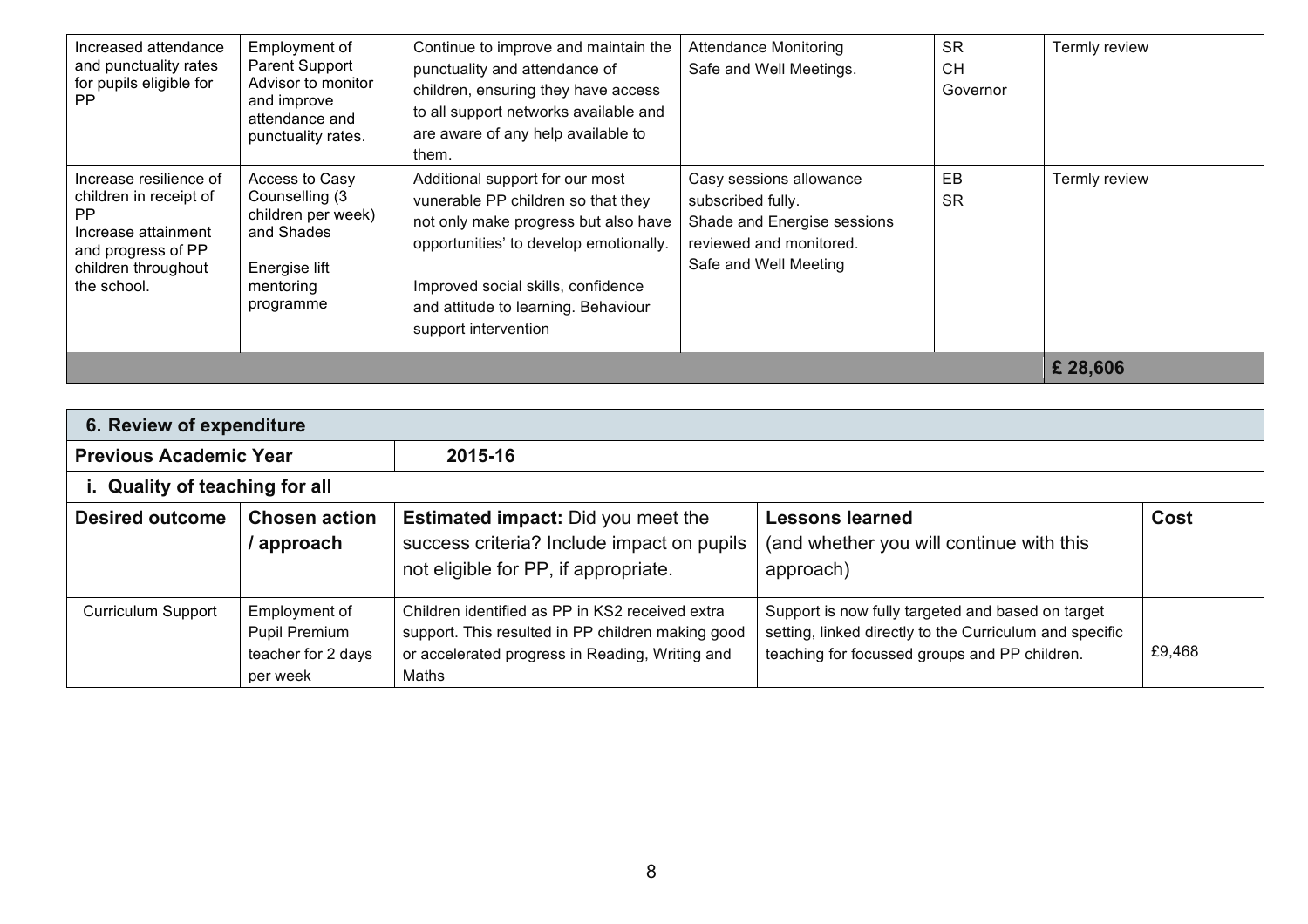| <b>Curriculum Support</b>                  | High quality TA<br>Intervention                                                                               | Children identified as PP received extra support.<br>This resulted in PP children achieving well against<br>their starting points, particularly in EYFS and KS1,<br>including the Year 1 Phonics Screening and Year<br>6 Writing assessment. | Continue with a focussed approach to intervention-<br>ensuring group are identified based on data and what<br>they require for further development. Offer further<br>training for all Teaching Assistants fully on delivering<br>tailored programmes specific for groups in Reading,<br>Writing and Maths. Ensure they are able to<br>successfully (with class teacher) to assess children<br>on entry and exit of the interventions, showing<br>progress. | £41,393 |
|--------------------------------------------|---------------------------------------------------------------------------------------------------------------|----------------------------------------------------------------------------------------------------------------------------------------------------------------------------------------------------------------------------------------------|------------------------------------------------------------------------------------------------------------------------------------------------------------------------------------------------------------------------------------------------------------------------------------------------------------------------------------------------------------------------------------------------------------------------------------------------------------|---------|
| Curriculum Support<br>and Nutrition        | Providing Fruit to all<br>children in KS2 and<br>ensuring all FSM<br>children in KS2 are<br>given milk daily. | Healthy lifestyle is being promoted. Increased<br>concentration and implication on attainment has<br>been evidenced and reviewed.                                                                                                            | Continue with this provision and ensure all FSM are<br>drinking their milk. Links to PSHE curriculum<br>throughout school - Being Healthy and how this<br>impacts on us.                                                                                                                                                                                                                                                                                   | £ 3,751 |
| <b>Curriculum Support</b><br>and Nutrition | Support for<br>vunerable families<br>to enable PP<br>children to access<br>Breakfast club                     | Children given a good start nutritionally and<br>enabling them to learn and concentrate better.<br>Impact on attainment,                                                                                                                     | Continue with this provision and further develop the<br>opportunities to offer further support to PP children in<br>accessing both Breakfast and After school- financial<br>subsidy.                                                                                                                                                                                                                                                                       | £150    |
| <b>Curriculum Support</b>                  | TA training and<br>professional<br>development                                                                | Ensure children receive Outstanding TA<br>intervention and no child is left behind. Include<br>targeted support for vunerable groups and Higher<br>attaining PP children                                                                     | Continue with a focussed approach to intervention-<br>ensuring group are identified based on data and what<br>they require for further development. Offer further<br>training for all Teaching Assistants fully on delivering<br>tailored programmes specific for groups in Reading,<br>Writing and Maths. Ensure they are able to<br>successfully (with class teacher) to assess children<br>on entry and exit of the interventions, showing<br>progress. | £9,207  |
| Curriculum resources                       | High quality<br>curriculum                                                                                    | Enhance the learning opportunities for PP children<br>through the use of high quality resources.                                                                                                                                             | Continue to up level and improve resources relevant<br>to learning- SMART table, access to interactive tools                                                                                                                                                                                                                                                                                                                                               | £6,286  |
|                                            |                                                                                                               |                                                                                                                                                                                                                                              | <b>Total Cost for Curriculum Support</b>                                                                                                                                                                                                                                                                                                                                                                                                                   | £70,255 |
| ii. Targeted support                       |                                                                                                               |                                                                                                                                                                                                                                              |                                                                                                                                                                                                                                                                                                                                                                                                                                                            |         |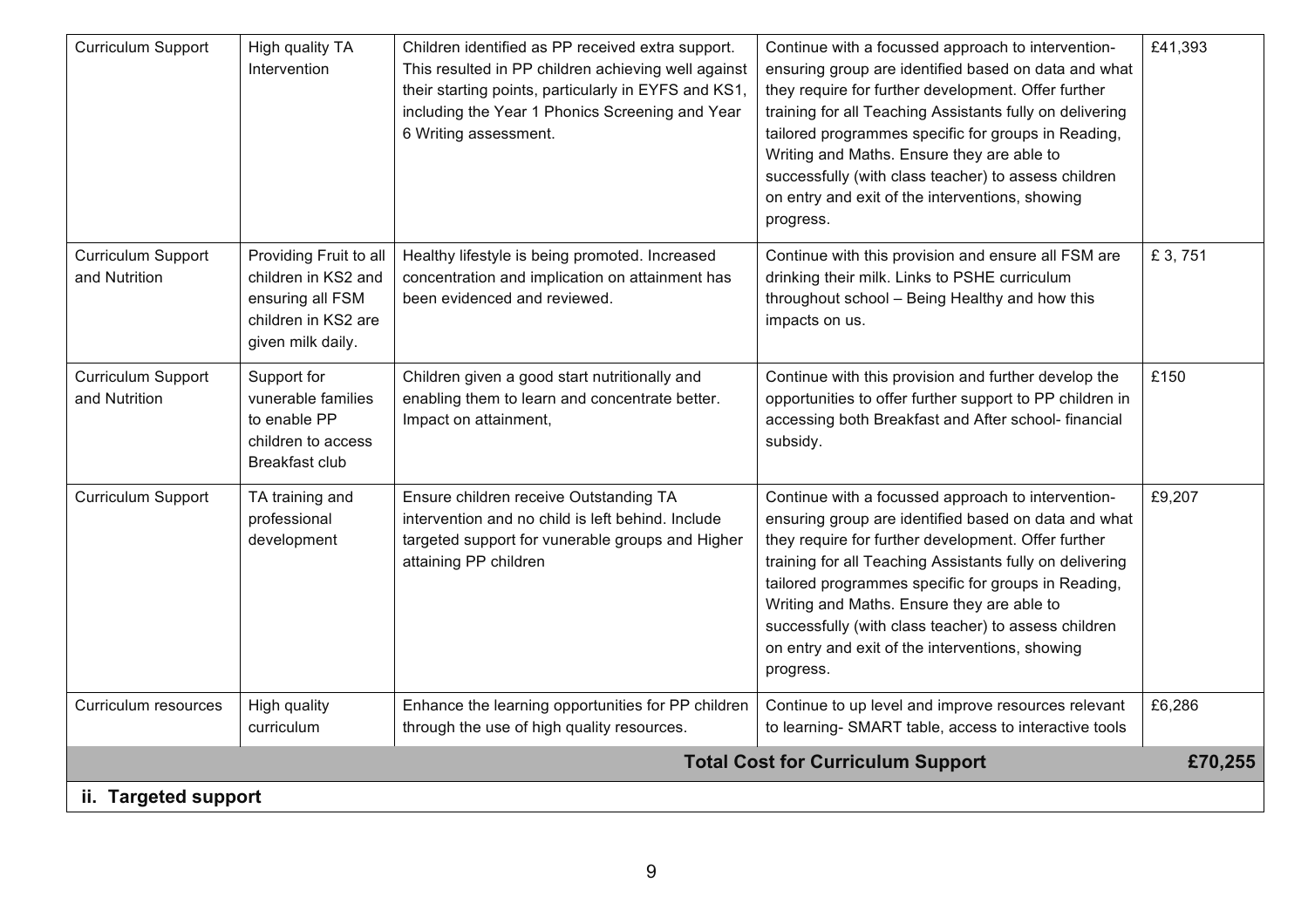| <b>Desired outcome</b>            | <b>Chosen action</b><br>/ approach                                                                 | Estimated impact: Did you meet the<br>success criteria? Include impact on pupils<br>not eligible for PP, if appropriate.                                                                                                                          | <b>Lessons learned</b><br>(and whether you will continue with this approach)                                                                                                                                                                                                                                                                                                                      | Cost   |
|-----------------------------------|----------------------------------------------------------------------------------------------------|---------------------------------------------------------------------------------------------------------------------------------------------------------------------------------------------------------------------------------------------------|---------------------------------------------------------------------------------------------------------------------------------------------------------------------------------------------------------------------------------------------------------------------------------------------------------------------------------------------------------------------------------------------------|--------|
| Inclusion                         | <b>Booster Session for</b><br>PP children in Y6                                                    | Provide additional learning opportunities from a<br>Qualified Teacher, outside of the school day for all<br>PP children that is targeted and individualised.                                                                                      | All children receiving further tuition achieved the expected<br>standard or above in Maths. Develop the sessions to focus<br>on Reading, SPAGS and writing if applicable to the<br>children's' needs. Introduce system for Year 2 boosters                                                                                                                                                        | £1,187 |
| Inclusion and<br>Enrichment       | Employ a play co-<br>ordinator for<br>Breakfast club and<br>additional<br>enrichment<br>activities | Breakfast Club is well attended and seen as a<br>positive and safe environment widening children's<br>experiences and interests.                                                                                                                  | Children were encouraged to socialise and develop existing<br>skills.<br>Further develop the skills and opportunities being provided<br>to the children through other means, such as Music in order<br>to target specific support to PP children                                                                                                                                                  | £1,010 |
| Inclusion and<br>Enrichment       | <b>Residential visit</b><br>support.                                                               | Children are given a broad and balanced<br>curriculum where no barrier narrows the children's<br>experience- opportunity to develop and nurture<br>the St Peter's Child.                                                                          | Increase and continue the support for PP children to include<br>in school enrichment opportunities such as class trips, in<br>addition to the residential support already provided. Pupil<br>Interviews and questionnaires showed increased resilience<br>and enjoyment of PP children after attending residential-<br>thus impacting on their learning through range of follow up<br>activities. | £2,535 |
| Inclusion and<br>Behaviour        | Behaviour<br>Intervention support                                                                  | Support with the challenging behaviour to develop<br>self management skills                                                                                                                                                                       | Ensure children are reviewed after 6 weekly interventions<br>and increase access for further children to benefit from this<br>session. Evidence and Behaviour logs show improved<br>behaviour of specific individuals accessing these sessions,                                                                                                                                                   | £1,785 |
| Inclusion and<br><b>Behaviour</b> | <b>Casy Counselling</b><br>and Shades                                                              | Vunerable children felt supported. Anxiety levels<br>in school reduced, children were able to be<br>listened to and work through any issues, for<br>example parental separation, self harming, self<br>esteem. friendshins and attachment worries | Needs to continue in order to help support vunerable pupils<br>PP and non-PP. Increase attendance and willingness to<br>engage in activities at school                                                                                                                                                                                                                                            | £6,593 |
| Inclusion and<br><b>Behaviour</b> | Energise                                                                                           | Improved social skills, confidence and attitude to<br>learning.                                                                                                                                                                                   | Needs to continue in order to help support vunerable pupils<br>PP and non-PP. Increase attendance and willingness to<br>engage in activities at school.                                                                                                                                                                                                                                           | £1,375 |